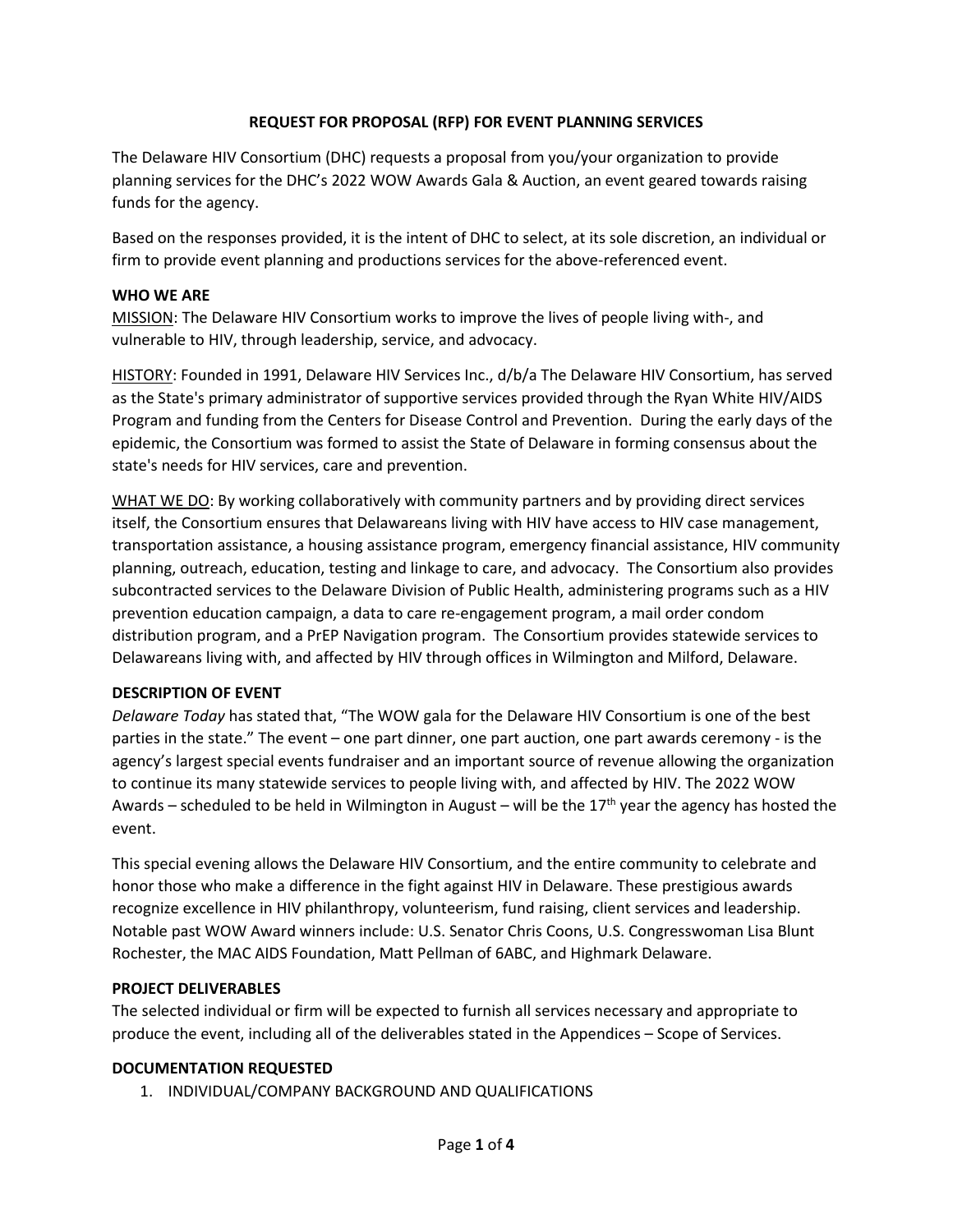- a. Respondents are requested to provide an overview of your organization and staff applicable to the proposal, areas of expertise, number of years in operations, etc. Include an overview of similar services provided.
- b. Provide a minimum of two recent examples of success in large-scale event planning.
- c. Respondents should include any special circumstances or capabilities that you would like DHC to know about you, your company/team.
- 2. PROPOSED FEES FOR YOUR SERVICES
	- a. Please include a budget that includes all anticipated costs and fees associated with planning and executing the event.
	- b. All actions and anticipated expenses should be itemized with all hourly rates for services included.

# **INSTRUCTIONS FOR PROPOSALS**

Please provide a written response to each of the above requested documents including (1) full names of the company or individual respondent, (2) names and titles of each principal of a company, (3) contact information for each such person, and (4) proposed project team who will manage and work on this event. Proposals may be submitted electronically to Tyler Berl [\(tberl@delawarehiv.org\)](mailto:tberl@delawarehiv.org) under the title "Event Planning Services RFP Response," or mailed physically to 100 West 10th Street, Suite 415, attn.: Tyler Berl, Wilmington, DE 19801.

DHC reserves the right to accept or reject any and/or all proposals, and to grant final acceptance to the proposal that best meets the needs and interests of DHC, as determined by DHC in its sole discretion.

### **DEADLINE**

Submissions are due by April 15, 2022 by 4:59 p.m. Proposals may be submitted electronically to Tyler Berl (tberl@delawarehiv.org) under the title "Event Planning Services RFP Response," or mailed physically to 100 West 10th Street, Suite 415, attn.: Tyler Berl, Wilmington, DE 19801.

# **NEXT STEPS**

Once a company or individual is selected, DHC and the selected respondent or company will enter a written contract for the event. Each respondent shall assume all fees and costs (including but not limited to legal fees) incurred in responding to this RFP and negotiating a contract with DHC. DHC shall bear no liability to any respondent for any costs, fees or liability incurred in connection with this RFP or any response thereto.

# **QUESTIONS**

Questions about this RFP should be directed by email to Tyler Berl, Executive Director at [tberl@delawarehiv.org.](mailto:tberl@delawarehiv.org) Please note that phone calls will not be accepted. All questions and DHC answers will be made available to all potential RFP respondents, upon request.

#### **IMPORTANT**

The selected individual or organization will perform the duties requested as an independent contractor and not as an employee of DHC.

We look forward to working with the successful candidate.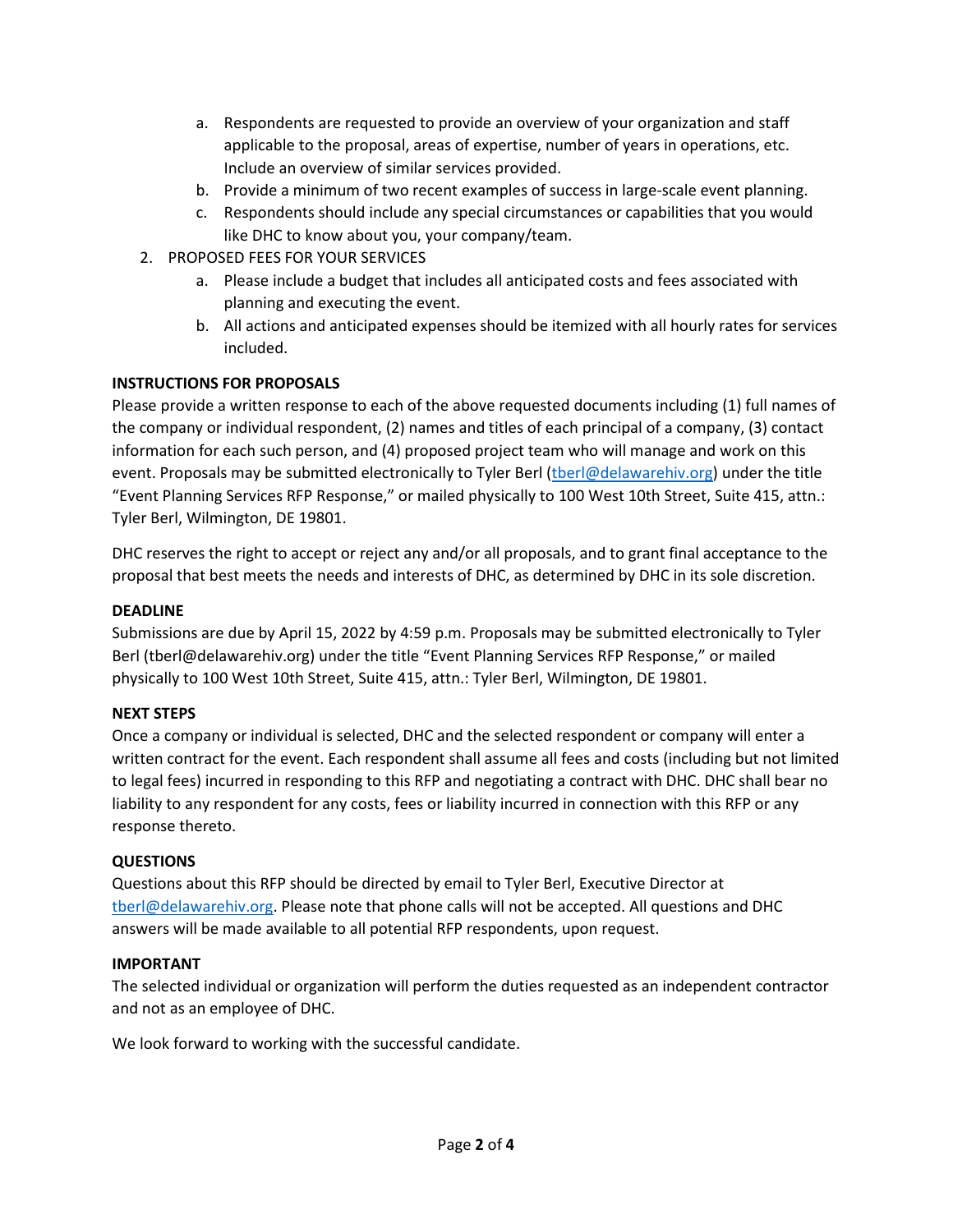# **APPENDICES – SCOPE OF SERVICES**

Supplier/Sponsor/Volunteer Procurement: Bid out (if required) or contract with (via invoice or written contract approved by DHC) and award all necessary vendors for each individual activity forming a part of the event and recruit all necessary volunteers, including but not limited to:

- Print Advertising
- Signage
- Activity Sponsors
- Auction items to be donated
- Volunteers for individual activities
- Entertainers

Supplier/Sponsor/Volunteer Management: Once vendors or volunteers have been selected, reach out to:

- (Vendors or sponsors) confirm the scope work and finalize the costs/sponsorship commitment.
- (Volunteers) confirm each of the activities and responsibilities agreed upon.
- Create a detailed Contact List for vendors, sponsors and volunteers and keep updated.
- Produce a Production Timeline for each component of each of the event, oversee load-in, and load out activities.
- A master timeline to include all entertainment and interactive elements happening throughout the evening.
- A working site plan.
- Meet with vendors, sponsors, volunteers, and DHC appointees, as necessary.
- Coordination of donated auction items into database.

Volunteer Support: Provide the DHC Board of Trustees' planning committee with a key list of volunteer positions to cover the components of event.

- It is the responsibility of the planning committee to provide the volunteers.
- Provide a Volunteer Coordinator/Manager day of event to assist in managing all on-site volunteers and their individual areas of responsibility.
- Meet with the Volunteer Coordinator prior to event to ensure that both parties have a clear understanding of volunteer resources and allocation.

Budget: Maintain a budget spreadsheet of vendor costs and sponsorship commitments for event including:

- Maintaining and managing, an electronic operational budget.
- Providing updated and timely accounting to DHC on all expenditures.

Professional Staffing: Provide a Project Manager to oversee all event logistics. Provide management staff for day of the event to manage vendor set and breakdown and management of overall event logistics.

Entertainment: Entertainment for each of the events can include artists, musicians, and/or performers.

• Coordinate with selected entertainers and create a production schedule related to the staged entertainment).